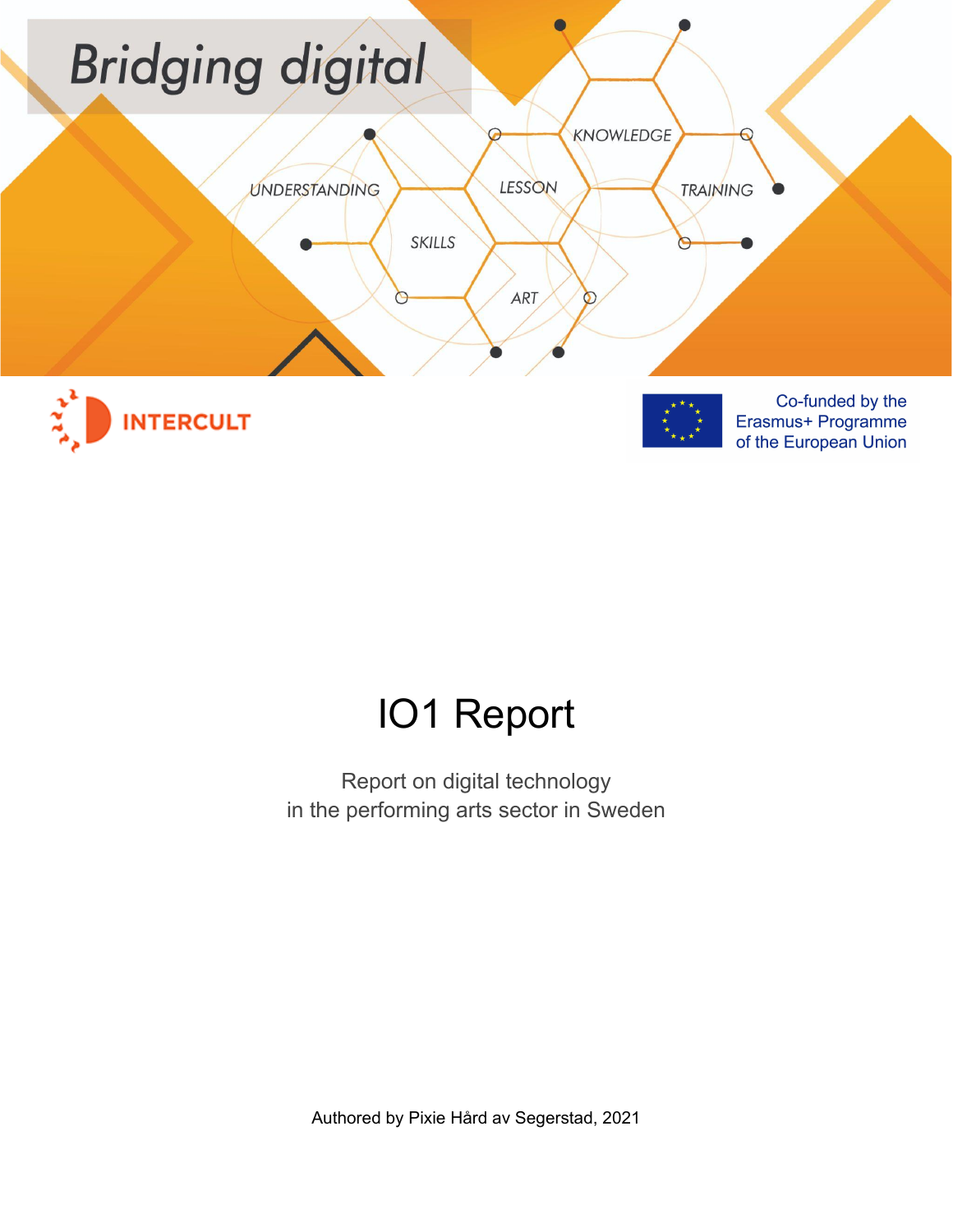| Overview                                      | $\overline{2}$ |
|-----------------------------------------------|----------------|
| <b>About Bridging Digital</b>                 | $\overline{2}$ |
| <b>Key Conclusions</b>                        | 3              |
| Method                                        | 3              |
| <b>Our Sources</b>                            | 4              |
| <b>Reports and Surveys</b>                    | $\overline{4}$ |
| Interviews and Webinars                       | 5              |
| <b>Current Presence of Digital Technology</b> | 5              |
| Challenges                                    | 6              |
| Competence                                    | 6              |
| Resources                                     | 6              |
| Reaching and Connecting with the Audience     | 7              |
| Conclusion                                    | 8              |
| Reference List                                | 10             |
| Reports & Surveys                             | 10             |
| Other sources                                 | 11             |
| Selected list of examples                     | 12             |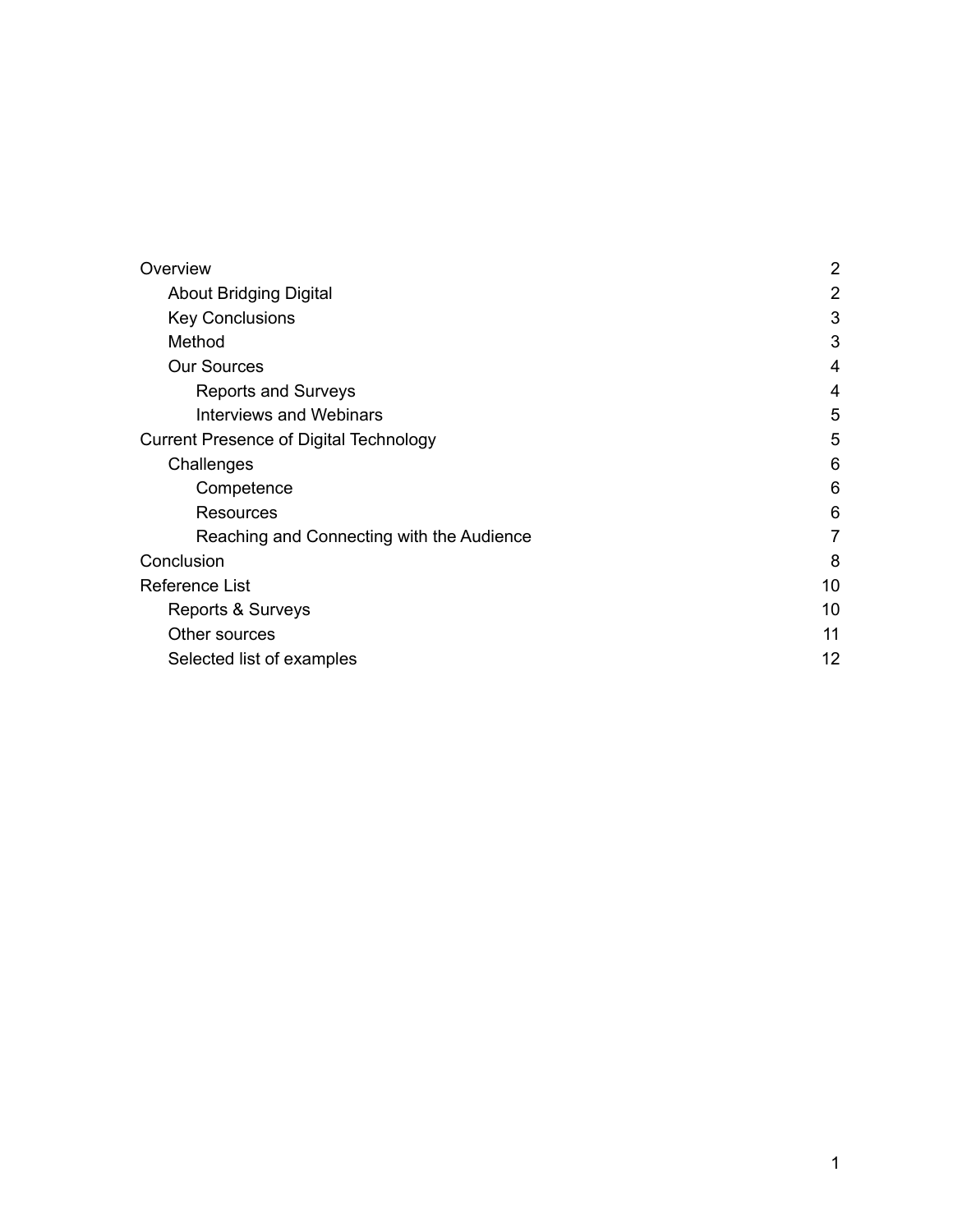# <span id="page-2-0"></span>**Overview**

The purpose of this report is to showcase and summarise the results from the mapping of the current status of competence and use of digital technology in the performing art sector in Sweden.

# <span id="page-2-1"></span>About Bridging Digital

Bridging Digital is a cooperative European Erasmus + project focusing on innovative practices and enhancing the digital skills in the creative and informal education sectors. The project's overall aim is to create a cross-learning between the creative-, the educational- and the technical sectors. Through a combination of learning digital techniques and creating new artistic formats with digital techniques as an integrated part of the artwork.

The creative sector overall lacks knowledge on how to use digital tools in more creative ways, both for teaching and for creating digital art forms that are more interactive and engaging for the audience. Digital technology as a part of their productions was not part of regular practices for many professionals in the culture sector across Europe prior to the covid-19 pandemic and the restrictions it brought upon the creative sector.

In Bridging Digital organisations in the cultural sector will cooperate with artists, multimedia experts and teachers in adult education to create a new methodology for using digital techniques to enhance the digital competence in the creative sector.

Bridging Digital is a cooperative project between four European partner organisations - City Culture Institute from Poland, Hellenic Adult Education Association from Greece, Fablevision from the UK and Intercult from Sweden. The partners have each chosen different focus areas and target groups in the cultural sector and adult education.

The primary target group for the Swedish part of the project are professionals in the performing art sector, such as artis, actors, dancers, technicians etc. We have estimated this group to consist of about 150 free, independent theaters and 100 established theater institutions. Our secondary target group is teachers in the same sector. Of these, 15 artists will take part in our upcoming case study, along with 5 teachers.

The mapping, the initial part of the Bridging Digital project, was performed in order to gather intel on the current level of competence and use of digital technology. Intel that will serve as a guidance for creating the most beneficial learning opportunities during the continuation of this project.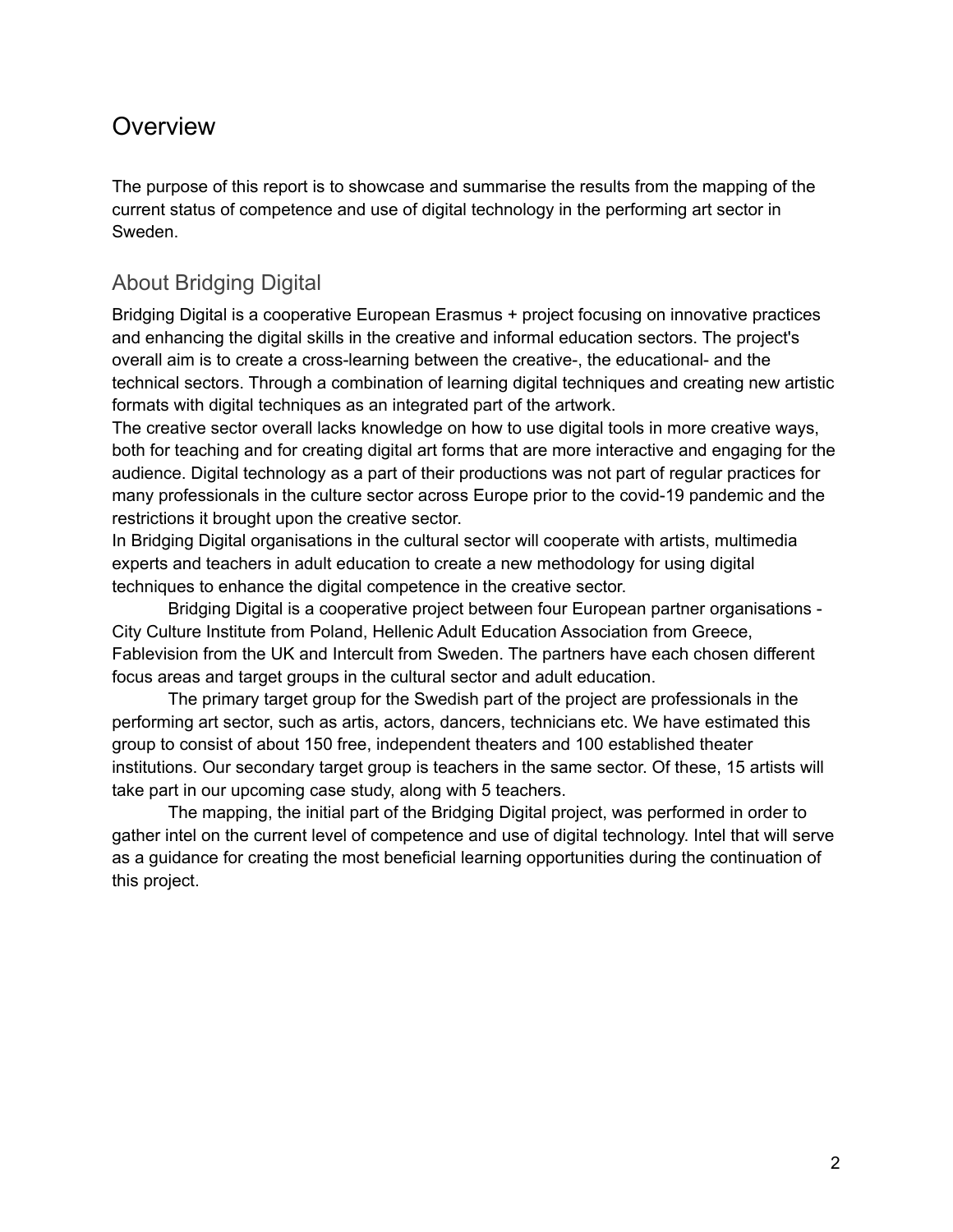## <span id="page-3-0"></span>Key Conclusions

Based on the results from our desktop research and interviews conducted by Smart for the Digital Blackbox-project, we can draw a number of conclusions on the current status of digital technology and its use among professionals in the performing art sector in Sweden.

- Since the start of the Covid-19 pandemic there has been a significant increase in the use of digital technology in the performing art sector.
- There is a widespread, a least perceived, lack of digital competence among those active in the sector.
- There is a widespread lack of resources for different kinds of investments in digital technology.
- The interaction between the audience and the performers is a central part of the performance, but many find it hard to replicate when producing digitalised performances.

## <span id="page-3-1"></span>Method

The primary target group for the mapping process, as well as the Swedish part of Bridging Digital as a whole, are the performing art sector in Sweden. This includes both independent theater groups and established theater institutions, including actors, directors, dancers, producers etc.

The information collected during this mapping process primarily comes from desktop research, with reports and surveys created by or commissioned by an authority or sector associations as sources. The information also comes from conclusions from the interviews for Digital BlackBox, a project with a similar goal. The conclusion was done by the interviewer.

We have also compiled a list of a number of performers who in some way incorporate digital technology into their works. A key source for this list was webinars from Stockholm Fringe Festival.

All partners participating in the project had a common set of questions to attempt to answer in the mapping process, these were:

- What are the key direct and indirect target groups for your project?
- Define the overall size sector of your target groups
- How many people from target groups will take part in your case study?
- How many people from your target group you may reach in the dissemination phase?
- What are the ways to disseminate results of your work to the sector what indicators could you name that would provide you back info that the communication was successful?
- How broad is the use of digital technologies in the field you will be working with?
- How many organisations use DT?
- What kind of organisations use DT more than others?
- Where? Are there any differences between big cities and smaller towns/rural areas in the area you plan to work in?
- What kind of digital technologies are being developed and implemented in the field?
- In what kind of activities production, communication, remote cooperation, artistic expression etc. What are the reasons to use them?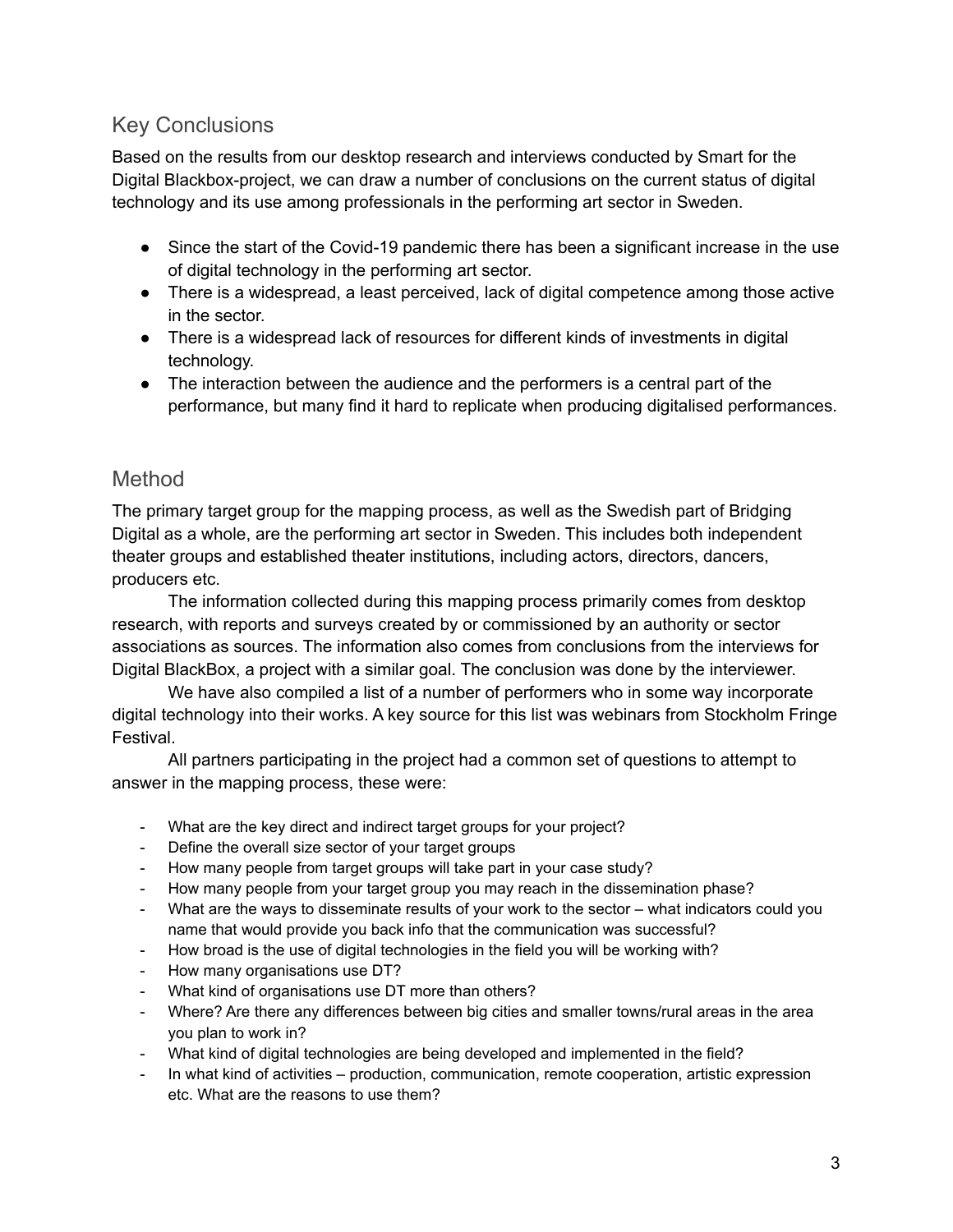- How has the last year changed the use of DT in your field of interest?
- What new practices have emerged? Where did the innovation come from?
- Who had difficulties? Who coped best? Why?
- What are the key areas where you hope to introduce DT in the discipline of art/culture? Why?
- What are the difficulties in using DT in the field of your interest?
- What digital capacities does your target group need?
- Where can they learn how to use DT in their work?

#### <span id="page-4-0"></span>Our Sources

The following section will present a summary of our sources and what insights they have contributed with in this mapping of the performing arts sector.

#### <span id="page-4-1"></span>Reports and Surveys

The surveys and reports used as sources in this mapping process are made or commissioned by either the Swedish government, an authority or by a sector association in the performing sector. Included are surveys and reports published both prior to and during the Covid-19 pandemic.

The sources focus either on the performing arts sector, address it as a part of a survey of the culture sector as a whole or of multiple fields of Swedish society, but they all address digitalisation of culture and/or the consequences of the covid-19 pandemic. Since the majority of them doesn't address performing arts exclusively the amount of information on the specific situation of the performing arts sector is limited, despite a significant volym of available material on the topic of digitalisation of the culture sector. Found in these sources is a number of recurring challenges and insights that seems to be close to universal in the performing arts sector and in some cases the Swedish culture sector as a whole. These challenges often interfere with their ability to develop their use of digital technology, for example in the way they interact with an audience.

The authorities who have authored the reports and surveys included in our sources are either f*o*cused on culture, such as Myndigheten för kulturanalys (The authority for cultural analysis) or Statens Kulturråd (Swedish Arts Council). Or have a responsibility related to digitalisation, such as Post- och telestyrelsen (Swedish Post and Telecom Authority).

Svensk scenkonst (Swedish Performing Arts Association) is a sector association in the performing art sector. Besides providing a more focused perspective on performing art than the rest of our sources, documents authored by them have also contributed valuable information to the mapping regarding the audience perspective on digital technology, through their survey on media consumption.

The government commissioned reports has first and foremost been mapping of the culture sector, in order to determine if there's a need for adjustment of the cultural politics, such as government issued grants.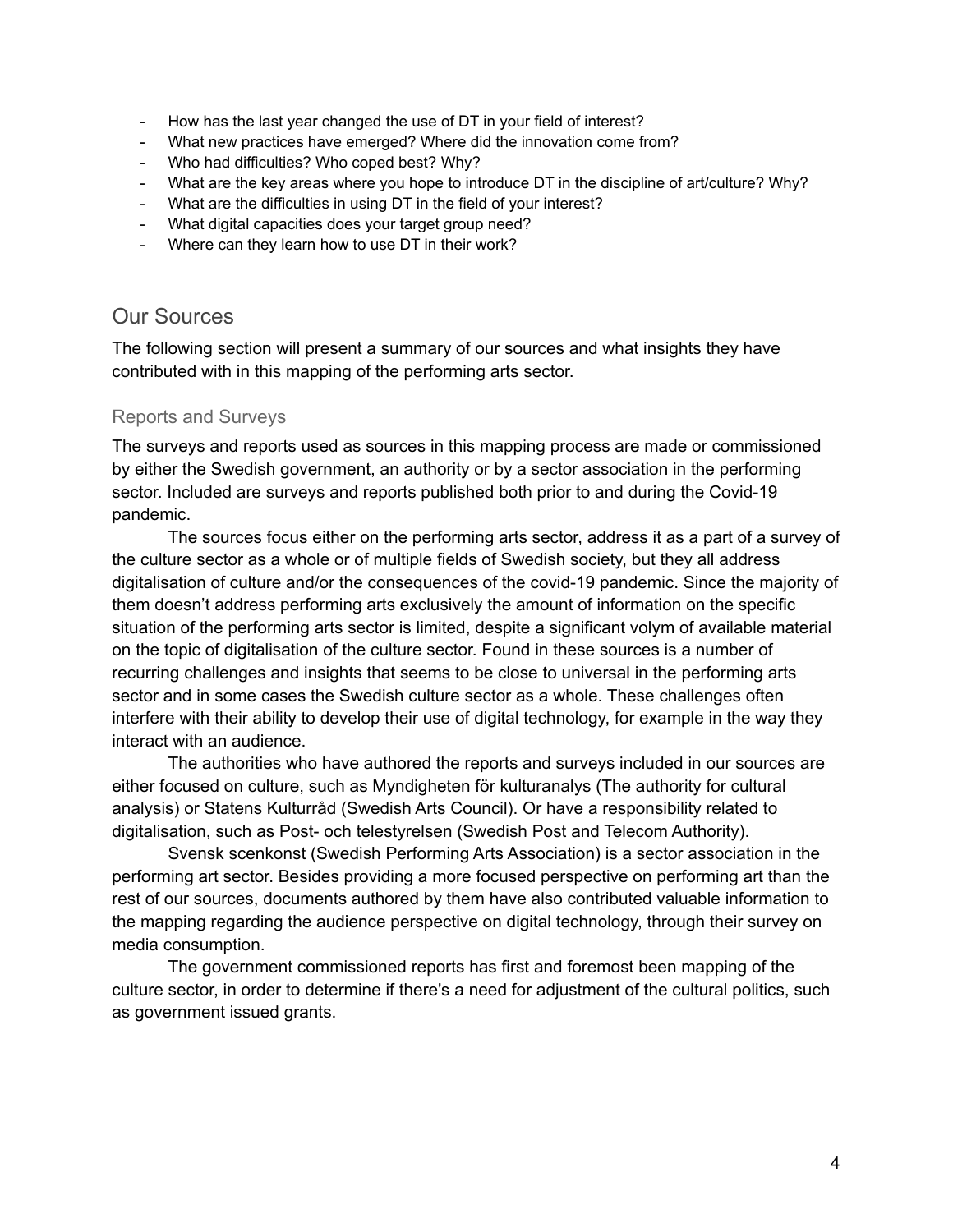#### <span id="page-5-0"></span>Interviews and Webinars

For their project "Digital Blackbox" Smart, a Swedish daughter organisation of Intercult, has interviewed about 20 performing art producers on the forced digitalisation caused by the pandemic*.* The interviews address the challenges that they as producers have faced and what is needed to increase the digital competence in the sector. The answers from the interviews have been concluded by the interviewer into a number of conclusions, which all correspond well with the information we have gathered from the rest of our sources.  $^1$ 

As a part of the mapping we also listened in on webinars from Stockholm Fringe Festival (STOFF) an annual multidisciplinary arts festival. The 2021 edition took place in September, with a significant part of the programme broadcast live via Zoom. The programme included a number of conversations with invited creators about digital technology and performing arts. The discussions touch on the panelists' experiences of both using digital technology as part of the performance and as a tool for cross-border collaborations. <sup>2</sup> Since the by STOFF invited guests were so on the basis of their frequent use of, and high competence in, digital technology they shouldn't be used as representative examples for the digital competence in the Swedish performing arts sector. For this mapping they have first and foremost been used as a source of examples of the use of digital technology as an integrated part of the performances.

# <span id="page-5-1"></span>Current Presence of Digital Technology

According to several of the sources present in our desktop research the number of performing art institutions, groups and artists that create content with some kind of digital technology involved have significantly increased in conjunction with the pandemic. 3

The increase consists first and foremost of digitalised versions of performances, either recordings or live streams, who have been made available either through the institutions or artists own streaming service or via larger, third party websites such as Youtube. <sup>4</sup> Only a limited number of groups or individuals in the performing arts sector used digital platforms prior to the pandemic, mostly larger and public funded of which a majority can be found in urban areas. But as of the pandemic more smaller stages and artists have begun to create and upload digital content as well. 5

Apart from digitalised performance, made available through the internet, most of the performing arts sector in Sweden seems to be focused on trying out ways to use VR and in some cases AR. But the groups or individuals who incorporate the technology into the performance in that way are very few, at least the ones who are

<sup>3</sup> Post- och telestyrelsen, *Digital omställning till följd av covid-19*, 2021, s.21-22;

<sup>1</sup> Smart, *Digital Black box.* http://smartse.org/sv/digital-blackbox/, 2021--10-05.; Email from Helen Riise to Pixie Hård av Segerstad, 2021-10-04.

<sup>&</sup>lt;sup>2</sup> "EVENTS", Stockholm Fringe Festival.

<sup>&</sup>lt;https://stoff.ssboxoffice.com/events/?&genre=109&season=82>, 2021-09-12

Svensk scenkonst, *Framtidens Kulturkonsumtion*, 2021, s.20,22;

SOU 2021:77 Från kris till kraft. Återstart för kulturen, 2021, s.121.

<sup>4</sup> SOU 2021:77 Från kris till kraft, s.122.

<sup>5</sup> Post- och telestyrelsen, *Digital omställning till följd av covid-19,* s.21-22.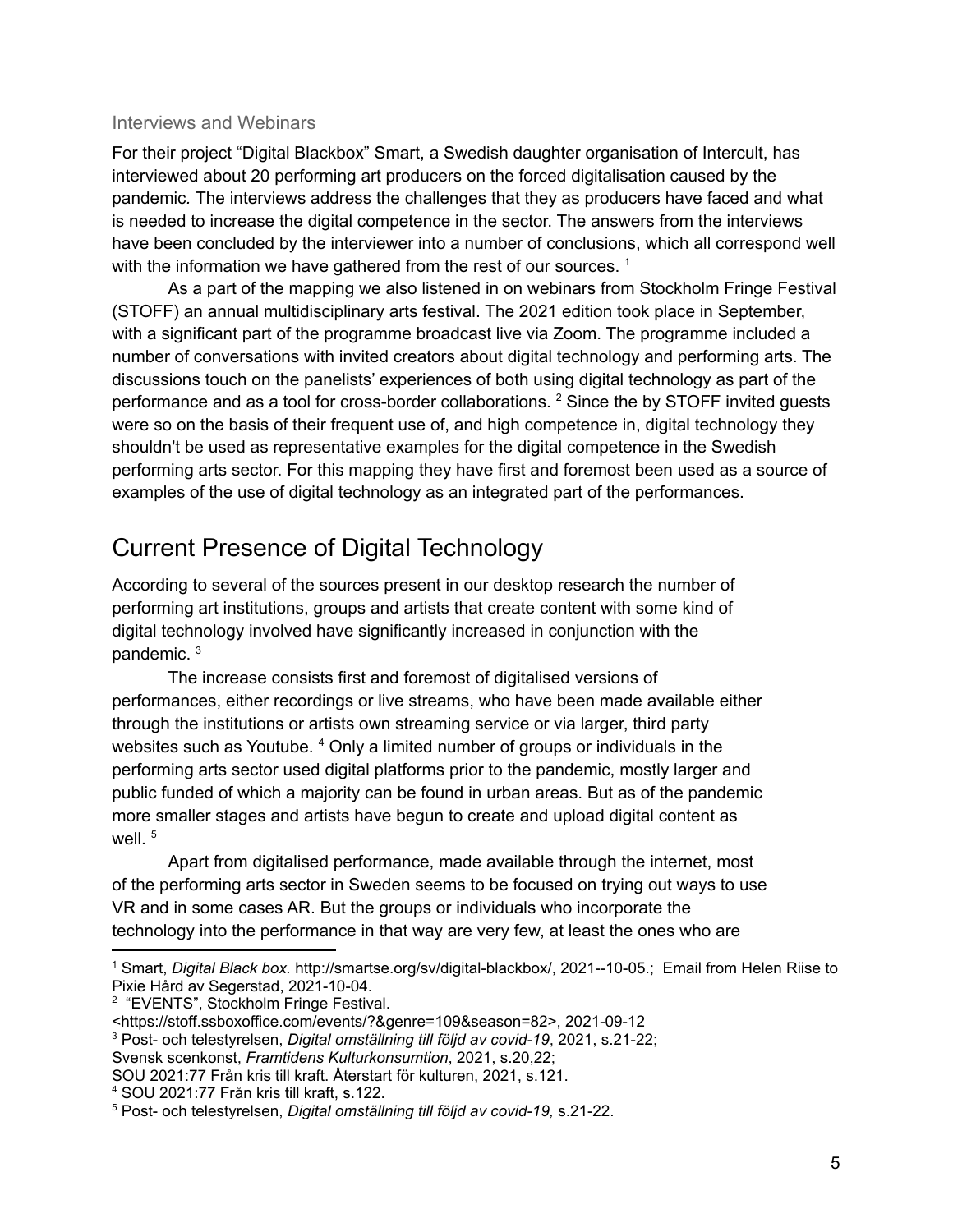somewhat established and well known. Invited guests at the STOFF-festival, such as Bombina Bombast, Darling Desperados and Robin Jonsson being some of the few Swedish examples.<sup>6</sup>

## <span id="page-6-0"></span>**Challenges**

Below is a compilation of the main challenges that professionals in the Swedish performing arts sector are facing when using digital technology.

#### <span id="page-6-1"></span>**Competence**

A recurring concern brought up in the examined material is a, at least perceived, lack of digital competence among those active in the field. This is explained as a product of their limited experience.

As mentioned above, most of the professionals in performing art had little to no experience with creating any form of digital content prior to the limitation on public gatherings due to the pandemic, which forced the performing arts sector to rapidly move their focus to digital formats.<sup>7</sup> An increased level of competence is, according to previous research, a necessity in order to improve the quality of recorded performances and to use technology in order to evolve their work. <sup>8</sup> Beyond competence in digital technology, producing digitalised performing art also requires a new type of artistic competence, in order to create a comparable digital version of the analog original, which was noted by Statens Kulturråd (Swedish Arts Council) already back in 2016. 9

According to our mapping the amount of learning opportunities on digital technology in performing art is limited. Most of them have been hosted by sector associations and the examples we've been able to find is, with a few exceptions, in the genre of low budget, D.I.Y type of activities, such as selftape, how to run a social media account etc. 10

#### <span id="page-6-2"></span>**Resources**

The other significant challenge for creators of performing art in Sweden when it comes to using digital technology is a lack of resources. According to a survey commissioned by the Swedish government a lack of economic resources is effectively discouraging the performing arts sector from developing their work with digital technology. <sup>11</sup> For the groups and artists who first and foremost create analog and location based

<sup>6</sup> "EVENTS", Stockholm Fringe Festival.

<sup>7</sup> SOU 2021:77 Från kris till kraft, s.220-221.

<sup>8</sup> SOU 2021:77 Från kris till kraft, s.126.

<sup>9</sup> Statens Kulturråd, *Ökad digitalisering av offentligt finansierad kultur i Sverige*, 2016. s.18.

<sup>10</sup>Dansalliansen "Lär dig filma dans",2020 . <https://ansok.dansalliansen.se/workshop/lar-dig-filma-dans>, 2021-10-01.; TeaterAlliansen, *Verksamhet 2020,* 2021.

<sup>&</sup>lt;https://teateralliansen.se/wp-content/uploads/2021/05/TeaterAlliansen-verksamhet-2020-Slutversion-202 1-04-28.pdf>, 2021-09-29.

<sup>11</sup> SOU 2021:77 Från kris till kraft, s.220-221.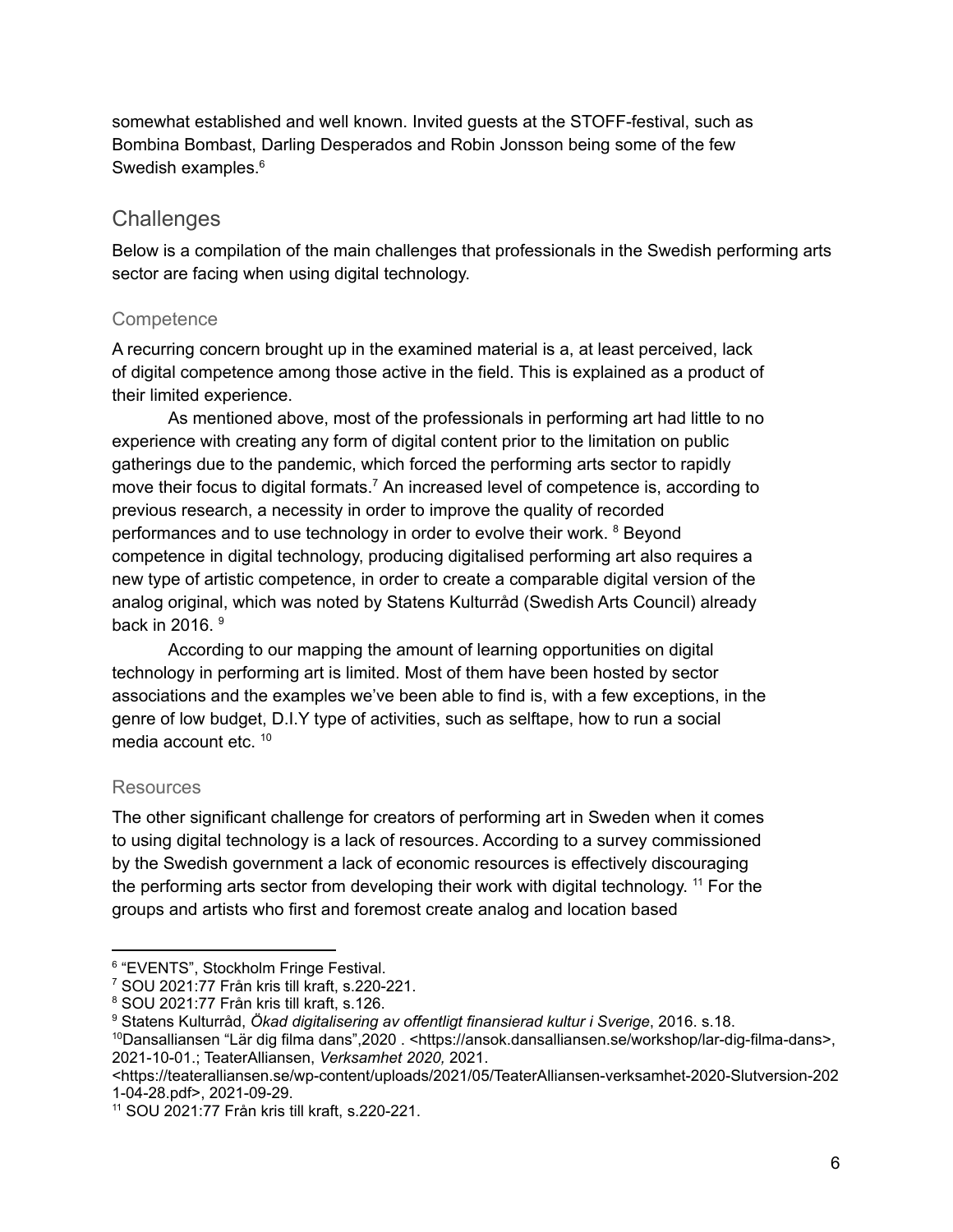performances, the creation of digital versions result in additional costs. As they need to dedicate resources for competent staff, technological equipment and other infrastructure, such as digital platforms, etc. Content available through the internet also results in an increased cost for copyrights.<sup>12</sup>

There also seems to exist a widespread uncertainty regarding the monetizing of digital content. According to the sector association Svensk Scenkonst (Swedish Performing Arts Association) a majority of the public funded institutions haven't monetized their digital content. In order to make it sustainable from an economic standpoint, they need both an increase in funding and new revenue models.<sup>13</sup>

And according to a survey done by Svensk Scenkonst the quantity of the audience interested in watching digital performing art is very low and those willing to pay for it is even lower.<sup>14</sup> This creates an uncertainty regarding how a continued investment in digital technology can be made profitable, especially in a way that doesn't affect the rest of their creative work in a negative fashion. The increased amount of available digital content also contributes to an increased expectation regarding its quality. <sup>15</sup> Possibly making it even harder to catch the interest of the audience.

As of now the type of investment needed to to develop their digital competence isn't something that many of the producers of performing art can financially manage. In order to achieve a continued development of the digital content produced there need to be a change to the current economic structures and cultural politics as they still only accommodate for an analog consumption of culture. 16

This can be compared to concerts with popular music, which monetizing of content has been common since the start of the pandemic.

#### <span id="page-7-0"></span>Reaching and Connecting with the Audience

An aspect where the difference between digitalised and traditional, on location stage performances is apparent is in the interaction with the audience. Even though many of the institutions and artists heard in the surveys have begun to produce digital content they express a longing for an opportunity to be able to meet an audience participating on location again. This is an aspect of performing art that appears to be central to audience members as well. According to Svensk Scenkonst's survey 67% claim that experiencing the performance on location among other people is a "very important" part of the experience.<sup>17</sup>

Even though a big portion of the material examined in this mapping process claims that digitally available content has the potential to reach a wider audience there exist, especially at publicly funded institutions, a concern over risking to alienate or

<sup>12</sup> SOU 2021:77 Från kris till kraft, s.122.

<sup>15</sup> SOU 2021:77 Från kris till kraft, s.220-221. <sup>14</sup>Svensk scenkonst, *Framtidens Kulturkonsumtion*, 2021, s.30-31; Svensk scenkonst, Framtidens Kulturkonsumtion, 2020, s.33-35; Post- och telestyrelsen, *Digital omställning till följd av covid-19,* s. 29. <sup>13</sup> SOU 2021:77 Från kris till kraft, s.19; Svensk scenkonst, *Framtidens Kulturkonsumtion*, 2021, s.28.

<sup>16</sup> SOU 2021:77 Från kris till kraft, s.121-122, s.134.

<sup>17</sup> Svensk scenkonst, *Framtidens Kulturkonsumtion*, 2020, s.19; SOU 2021:77 Från kris till kraft, s.170.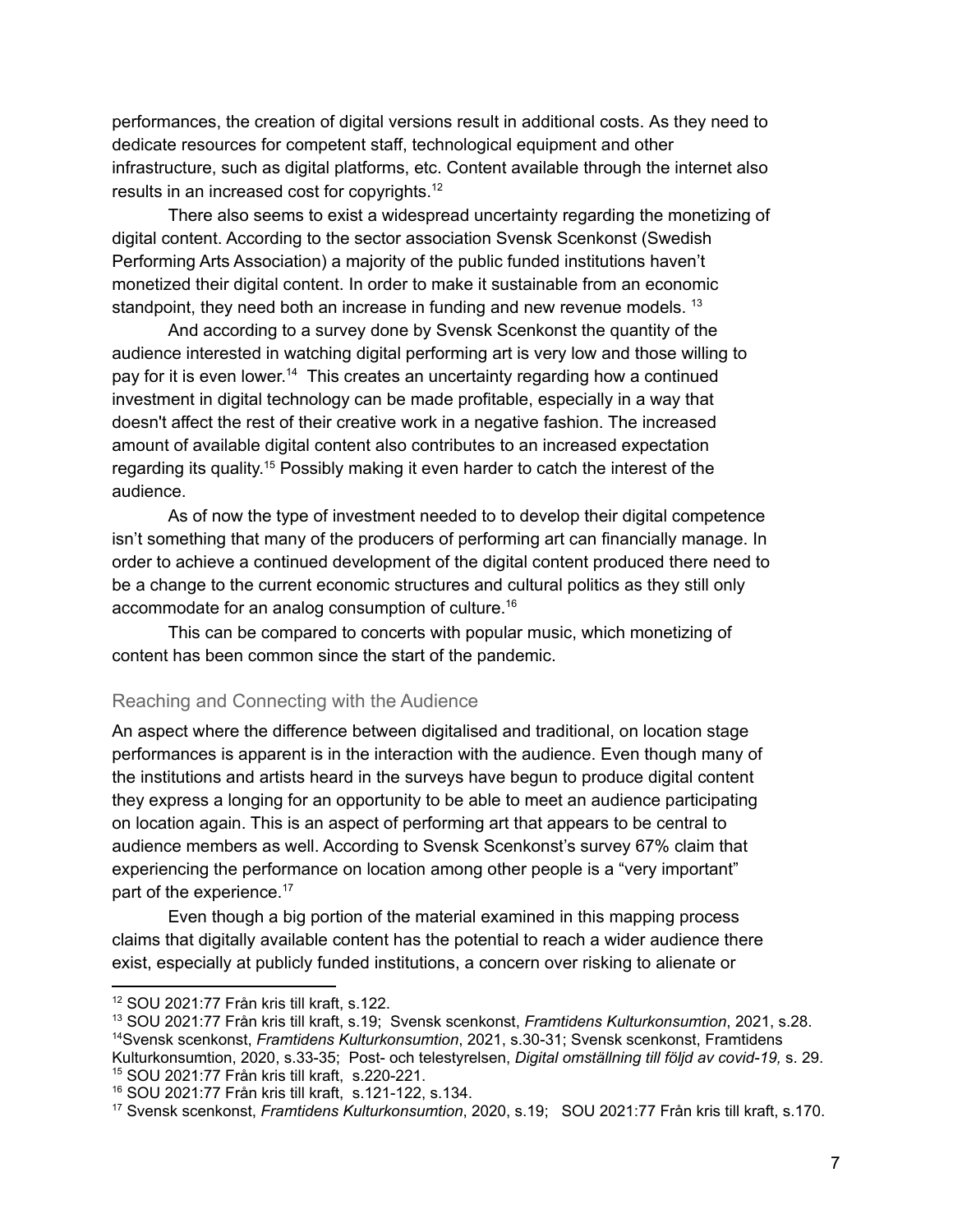exclude audience members by creating more digital and internet dependent content. Specifically elderly and underprivileged groups in society, due to a perceived lack of digital competence and access to technology among these groups. <sup>18</sup>

The increase of content available through digital platforms has also made it even more of a challenge, especially for smaller creators, to reach a possible audience. According to a survey commissioned by the Swedish government, the larger amount makes it difficult for the audience to find content other than what's available through the big mainstream platforms. <sup>19</sup>A possible solution to this could be a digital platform dedicated to performing art, available for smaller creators to upload their performance to. A type of nieched platform that does exist in other countries, but currently not in Sweden. In a studie from 2016 Statens kultrurråd shared an ambition to themself create and host a national platform available to both commercial and publicly funded institutions from different fields in the cultural sector in Sweden. <sup>20</sup> This platform has, as of late 2021, still not been made into reality. Similar initiatives have since been proposed by multiple interested parties, especially during 2020 and 2021, such as the membership organisation Scensverige (Swedish Centre of International Theatre Institute) in spring of 2020. 21

Although several of the artists and institutions heard in several of the examined sources claim to be interested in continuing to create and develop their digital content, many claim to be longing for a physical audience. Many also claim that they have an intent to continue producing digital content, but as more of a compliment to their regular, analog work and stage productions.<sup>22</sup>

Beyond just improving the quality of their content, learning how to interact with the audience in new and more engaging ways when creating performing art for a digital platform seems to be the most beneficial subject for learning opportunities for professionals in the performing arts sector as of right now.

# <span id="page-8-0"></span>**Conclusion**

A large portion of the Swedish performing art sector began using digital tools as a sort of panic response to the restrictions due to the pandemic. And even though many of them claim to long for a physical audience, many of them say that they at least have the ambition to continue to make digital content. Though as the restrictions are being rolled back, as more of a compliment to their analog content. However there is an uncertainty in how to make it financially sound, while still being appealing to watch. Since the interest in Sweden for watching digitalised performing arts is, according to our sources, very low and paying for it is even lower.

<sup>18</sup> Myndigheten för kulturanalys, *En översyn av pandemins effekter inom kulturområdet,* 2021, s. 9, 23.; SOU 2021:77, Från kris till kraft, s.22.

<sup>19</sup> SOU 2021:77, Från kris till kraft, s.199.

<sup>&</sup>lt;sup>20</sup> Statens Kulturråd, Ökad digitalisering av offentligt finansierad kultur i Sverige. s.36.

<sup>21</sup> Scensverige,"Finns behov av digital plattform för streamad scenkonst?", 2020.

<sup>&</sup>lt;https://scensverige.se/blog/2020/03/23/https-scensverige-se-presssmeddelande-streaming-pdf/>, 2021-11-11.

<sup>22</sup> SOU 2021:77, Från kris till kraft, s.122-123 ; Eric Sjöström, *Omstart för scenkonsten*, Svensk Scenkonst, 2020, s.28.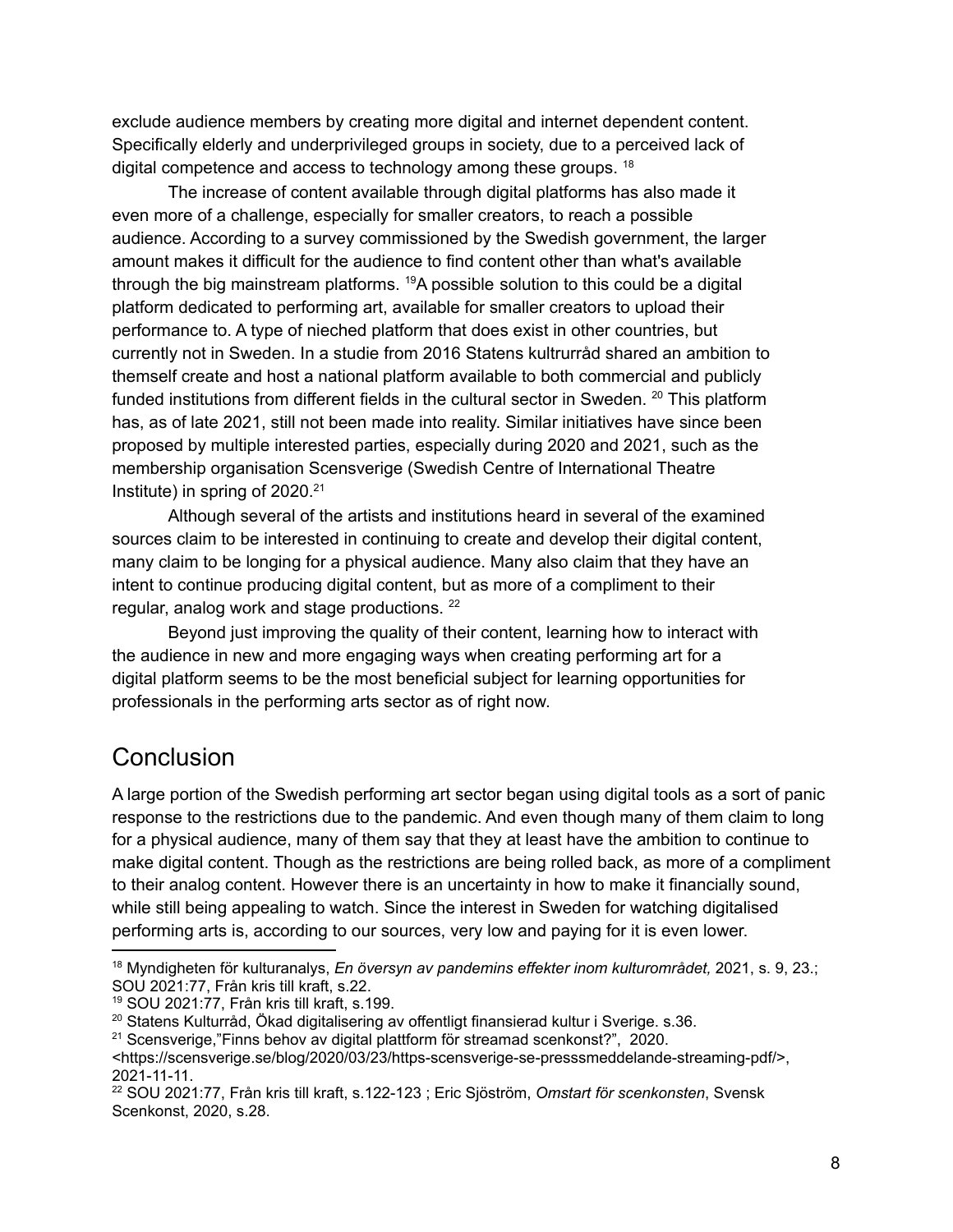A way to increase said interest could be to make content of higher quality or something that's clearly different from a normal performance. In both cases they would most likely need higher competence and as well as resources in the form of equipment and infrastructure to accomplish that. They need to learn and possibly develop new ways to use digital technology, for example new ways to set up a livestream to make it more engaging than just watching a performance on a screen.

And this isn't a challenge exclusive to the performing art sector. According to our sources, of which many focus on the consequences of the pandemic in multiple different fields, most of the Swedish cultural sector have struggled more or less with digital technology during these last two years. But with the lack of resources and competence in common. With the filmand gaming industry and recorded music as the exceptions, digital technology wasn't that commonly used in the Swedish culture sector before the pandemic more or less forced the cultural field to resort to it.

According to some of the reports performing art is among the fields who struggle a little more, because they had an overall very limited usage of digital technology. A reason for this could be that there exists an opinion that performing art and digital technology, especially digital platforms, should be kept separate as they risk to "ruin the magic" of watching a live performance on location. That theater is supposed to be experienced live. This opinion brings us back to the aforementioned need to improve the interactions when creating performing art with digital technology.

It's difficult to say anything more precise about the struggles of performing artists since, as mentioned above, most of the reports and surveys included in our sources cover the whole culture sector or some even the whole Swedish society. But the need to interact with their audience and a, at least perceived, lack of competence, and a wish to increase it, is something that seems to be central to the field's relationship with digital technology as of now.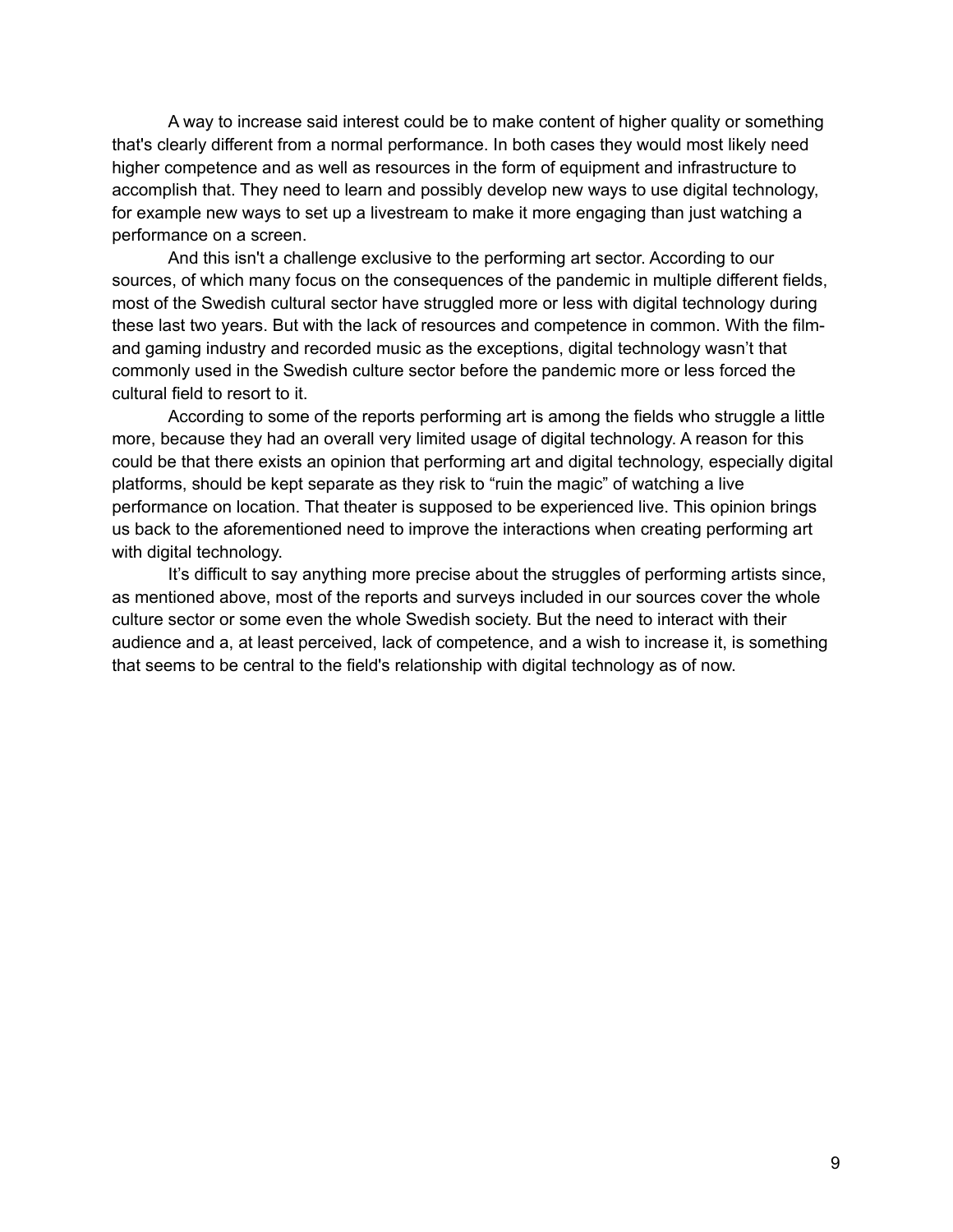# <span id="page-10-0"></span>Reference List

## <span id="page-10-1"></span>Reports & Surveys

SOU 2021:77. Från kris till kraft. Återstart för kulturen*.* [From crisis to force. Restart for the culture], 2021. <[https://www.regeringen.se/4a8386/contentassets/c96ef2e953fd481ebb68d41b980a1d0a/fran-kris-till-kraf](https://www.regeringen.se/4a8386/contentassets/c96ef2e953fd481ebb68d41b980a1d0a/fran-kris-till-kraft.-aterstart-for-kulturen-sou-202177.pdf) [t.-aterstart-for-kulturen-sou-202177.pdf](https://www.regeringen.se/4a8386/contentassets/c96ef2e953fd481ebb68d41b980a1d0a/fran-kris-till-kraft.-aterstart-for-kulturen-sou-202177.pdf)>, 2021-10-01.

SOU 2018:23 *Konstnär oavsett villkor* [Artist despite conditions], 2018.

<[https://www.regeringen.se/496594/contentassets/9e77d09ab00c405bb0998490511ff2f4/konstnar--oavse](https://www.regeringen.se/496594/contentassets/9e77d09ab00c405bb0998490511ff2f4/konstnar--oavsett-villkor-sou-201823.pdf) [tt-villkor-sou-201823.pdf](https://www.regeringen.se/496594/contentassets/9e77d09ab00c405bb0998490511ff2f4/konstnar--oavsett-villkor-sou-201823.pdf)>, 2021-09-29.

Myndigheten för kulturanalys [The authority for cultural analysis], *En översyn av pandemins effekter inom kulturområdet* [An overview of the effects of the pandemic on the cultural field], 2021 <<https://kulturanalys.se/publikation/en-oversyn-av-pandemins-effekter-inom-kulturomradet/>>, 2021-09-23.

Myndigheten för kulturanalys [The authority for cultural analysis], *Ett år med pandemin - Konsekvenser och offentliga insatser inom kulturområdet* [One year with the pandemic - Consequences and public cultural area], 2021.

<[https://kulturanalys.se/wp-content/uploads/2021/10/Ett-ar-med-pandemin-webb-1.pdf>](https://kulturanalys.se/wp-content/uploads/2021/10/Ett-ar-med-pandemin-webb-1.pdf), 2021-09-23.

Post- och telestyrelsen [Swedish Post and Telecom Authority], *Digital omställning till följd av covid-19* [Digital conversion due to covid-19], 2021.

<[https://www.pts.se/globalassets/startpage/dokument/icke-legala-dokument/rapporter/2021/uppdrag-digit](https://www.pts.se/globalassets/startpage/dokument/icke-legala-dokument/rapporter/2021/uppdrag-digital-omstallning-till-foljd-av-covid/digital-omstallning-till-foljd-av-covid.pdf) [al-omstallning-till-foljd-av-covid/digital-omstallning-till-foljd-av-covid.pdf](https://www.pts.se/globalassets/startpage/dokument/icke-legala-dokument/rapporter/2021/uppdrag-digital-omstallning-till-foljd-av-covid/digital-omstallning-till-foljd-av-covid.pdf)>, 2021-09-29.

Eric Sjöström, *Omstart för scenkonsten* [Restart for the performing arts]. Svensk Scenkonst [Swedish Performing Arts Association], 2020. <<https://www.svenskscenkonst.se/media/4641/omstartsrapport.pdf>>, 2021-09-23.

Svensk scenkonst [Swedish Performing Arts Association], *Framtidens Kulturkonsumtion* [Culture Consumption of the Future], 2020.

<[https://www.svenskscenkonst.se/media/4652/framtidenskulturkonsumption\\_web\\_1-6a.pdf>](https://www.svenskscenkonst.se/media/4652/framtidenskulturkonsumption_web_1-6a.pdf), 2021-09-23.

Svensk scenkonst [Swedish Performing Arts Association], *Framtidens Kulturkonsumtion* [Culture Consumption of the Future], 2021.

<[https://www.insightintelligence.se/wp-content/uploads/2021/06/framtidensKulturkonsumption2021\\_Web\\_](https://www.insightintelligence.se/wp-content/uploads/2021/06/framtidensKulturkonsumption2021_Web_1-3A.pdf) [1-3A.pdf>](https://www.insightintelligence.se/wp-content/uploads/2021/06/framtidensKulturkonsumption2021_Web_1-3A.pdf), 2021-09-23.

Statens Kulturråd, [Swedish Arts Council], *Ökad digitalisering av offentligt finansierad kultur i Sverige* [Increased digitalising of the publicly funded culture in Sweden], 2016. <[https://www.kulturradet.se/globalassets/start/publikationer/okad-digitalisering-av-offentligt-finansierad-kul](https://www.kulturradet.se/globalassets/start/publikationer/okad-digitalisering-av-offentligt-finansierad-kultur-i-sverige/forstudie-digital-kultur-slutlig-2016-12-12.pdf) [tur-i-sverige/forstudie-digital-kultur-slutlig-2016-12-12.pdf](https://www.kulturradet.se/globalassets/start/publikationer/okad-digitalisering-av-offentligt-finansierad-kultur-i-sverige/forstudie-digital-kultur-slutlig-2016-12-12.pdf)>, 2021-09-29.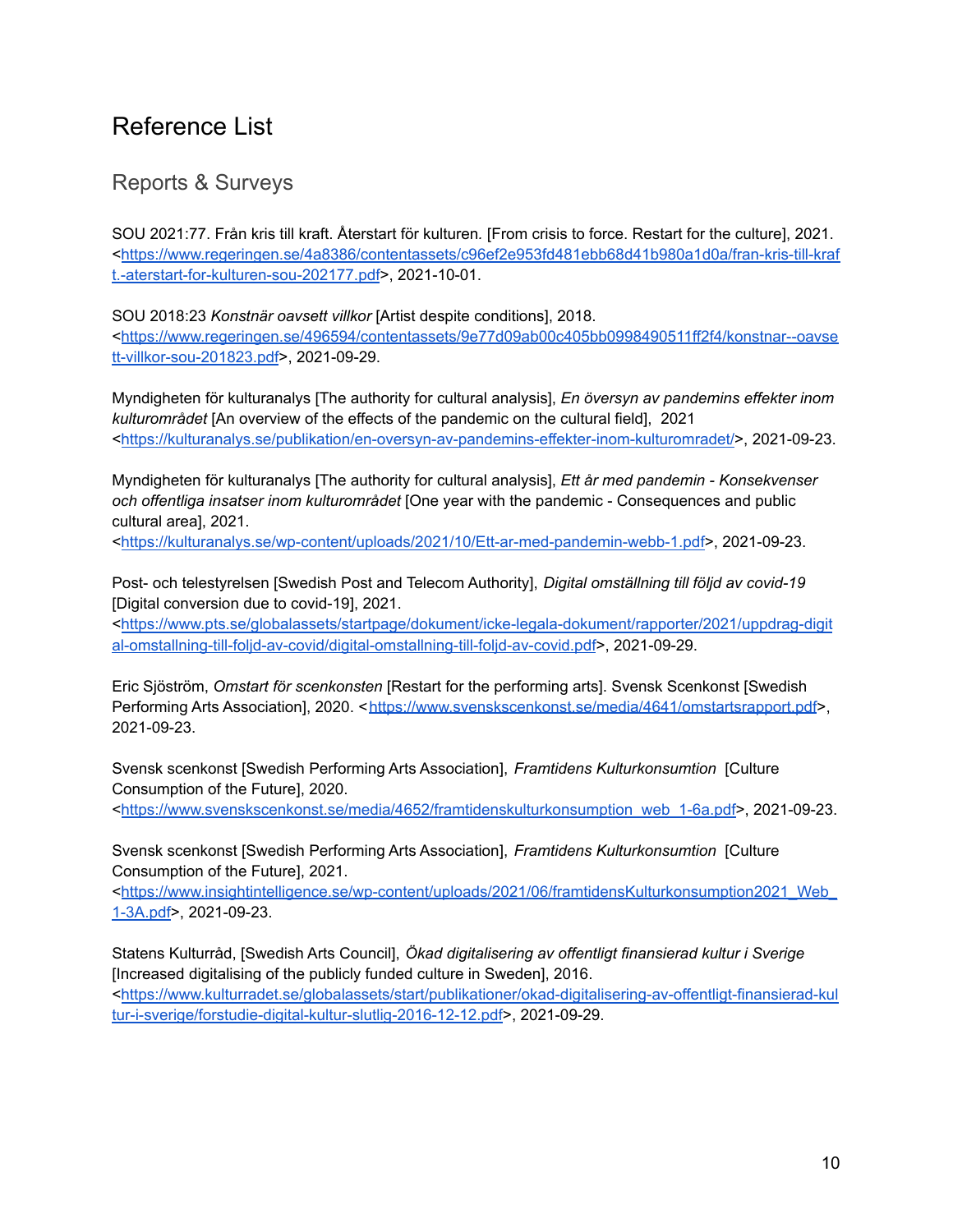Pratik Vithlani, *Digitaliseringens Konsekvenser för konstnärligt yrkesutövande* [The consequences of the digitalisation for the artistic profession], TYP Kulturkapital [TYP Culture capital], 2017. <[https://www.nosp.se/wp-content/uploads/digitaliseringens-konsekvenser-fr-konstrligt-yrkesutvande\\_tryck](https://www.nosp.se/wp-content/uploads/digitaliseringens-konsekvenser-fr-konstrligt-yrkesutvande_tryck.pdf) [.pdf>](https://www.nosp.se/wp-content/uploads/digitaliseringens-konsekvenser-fr-konstrligt-yrkesutvande_tryck.pdf), 2021-09-29.

Kulturdepartementet [Ministry of Culture], *Politik för konstnärens villkor* [Politic for the artists' conditions], 2021.<[https://www.regeringen.se/495836/contentassets/f5a667ee00c142bb9ec13d8f3059b263/politik-for](https://www.regeringen.se/495836/contentassets/f5a667ee00c142bb9ec13d8f3059b263/politik-for-konstnarers-villkor-skr.-202021109.pdf)[konstnarers-villkor-skr.-202021109.pdf](https://www.regeringen.se/495836/contentassets/f5a667ee00c142bb9ec13d8f3059b263/politik-for-konstnarers-villkor-skr.-202021109.pdf)>, 2021-09-29.

#### <span id="page-11-0"></span>Other sources

Smart Coop, "Digital Blackbox". <http://smartse.org/sv/digital-blackbox/>, 2021-10-05.

Email from Helen Riise to Pixie Hård av Segerstad, 2021-10-04.

Stockholm Fringe Festival, "EVENTS", 2021. <[https://stoff.ssboxoffice.com/events/?&genre=109&season=82>](https://stoff.ssboxoffice.com/events/?&genre=109&season=82), 2021-09-12.

Arena STOFF" Digital Performing Arts", <[https://vimeo.com/606378609>](https://vimeo.com/606378609), Stoffholm on Vimeo 2021-09-16.

ArenaSTOFF, "Two different ways working digitally with Darling Desperados", Stoffholm on Vimeo <[https://vimeo.com/607147131>](https://vimeo.com/607147131), 2021-09-17.

Arena STOFF, "Teaming up with tech", Stoffholm on Vimeo, <[https://vimeo.com/607109957>](https://vimeo.com/607109957), 2021-09-18.

ArenaSTOFF, "VR and Performing arts (Talk) w. Bombina Bombast & Robin Jonsson", Stoffholm on Vimeo .<[https://vimeo.com/610759177>](https://vimeo.com/610759177), 2021-09-21.

Dansalliansen "Lär dig filma dans" [Learn how to film dance], 2020 . <<https://ansok.dansalliansen.se/workshop/lar-dig-filma-dans>>, 2021-10-01.

TeaterAlliansen, *Verksamhet 2020*, 2021.

<[https://teateralliansen.se/wp-content/uploads/2021/05/TeaterAlliansen-verksamhet-2020-Slutversion-202](https://teateralliansen.se/wp-content/uploads/2021/05/TeaterAlliansen-verksamhet-2020-Slutversion-2021-04-28.pdf) [1-04-28.pdf](https://teateralliansen.se/wp-content/uploads/2021/05/TeaterAlliansen-verksamhet-2020-Slutversion-2021-04-28.pdf)>, 2021-09-29.

Scensverige,"Finns behov av digital plattform för streamad scenkonst?"[Is there a need for a digital plattform for streamed performing arts?], 2020.

<<https://scensverige.se/blog/2020/03/23/https-scensverige-se-presssmeddelande-streaming-pdf/>> , 2021-11-11.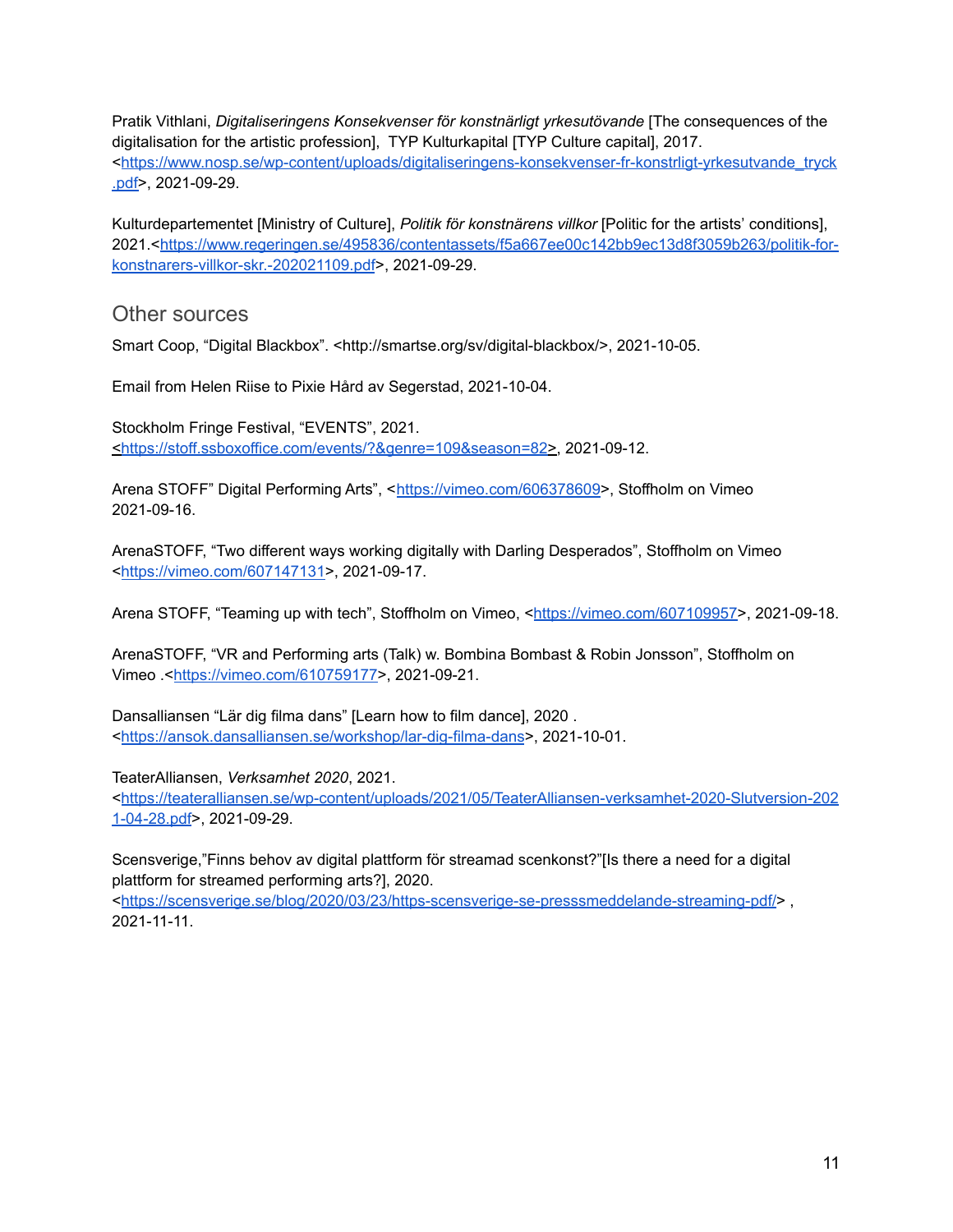### <span id="page-12-0"></span>Selected list of examples

The following pages presents a selected list of performances by Swedish performing artists and groups who incorporate digital technology in their works:

Bombina Bombast, with Danish film studio Makropol. *The Shared individua*l. 2016. <<https://www.bombinabombast.com/sharedindividual>>, 2021-09-15. Description: A camera live streams from the point of view of an actor on stage, to VR-headsets worn by the audience members.

Bombina Bombast. *A.I.-partiet [The A.I. party].* 2020.

<[https://www.bombinabombast.com/kopia-p%C3%A5-fast-feed-1?lang=en>](https://www.bombinabombast.com/kopia-p%C3%A5-fast-feed-1?lang=en), 2021-09-15. Description: A performance that has been compared to an escape room, focuses on interactivity. Uses VR, projections and 3D-animations. The story centers around a political party run by an A.I.

Bombina Bombast. *The Big Boo.* 2021. [<https://www.bombinabombast.com/the-big-boo](https://www.bombinabombast.com/the-big-boo)>, 2021-09-15. Description: Point of view (First person perspective), through a VR-headset, from one of the characters in a movie.

#### Darling Desperados. *The art of facing fear.* 2020.

<<http://www.darlingdesperados.com/the-art-of-facing-fear/>>, 2021-09-15.

Description: Theater play performed during 2020 live through Zoom, created by the Swedish independent theatre group Darling Desperados. It was performed with multiple different casts to accommodate different time zones. The play also incorporated elements of improv, based on audience members' testimonies during discussions in breakout rooms halfway through the play.

Darling Desperados. *The Road.* 2021. <[http://www.darlingdesperados.com/>](http://www.darlingdesperados.com/), 2021-09-15. Description: Performance created by artists from South Africa, France and Sweden. Combination of 3D animations, virtual reality and live theater. The show can be seen both live and online.

Folkteatern. *Urgent Drama*. 2020. <https://fiardescenen.folkteatern.se/node/19>, 2021-10-08. Description: A series of short plays created by international writers for Fiärde Scenen [Fourth Stage], their stage dedicated to performances created for digital platforms. By themself describe as a "emergency response" to the pandemic.

Jonsson, Robin. Other *than human*. 2020. [<https://www.robinjonsson.net/other-than-human>](https://www.robinjonsson.net/other-than-human), 2021-09-15.

Description: A dance performance/lecture with a small robot. Focus on the interaction between Alex, the robot, and the human participants.

Jonsson, Robin. *Alone together*. 2021. <<https://www.robinjonsson.net/alone-together>>, 2021-09-15. Description: A VR-dance performance created by Swedish choreographer Robin Jonsson. VR-sets and controllers are used by both dancers and audience. Also digital avatars of both the audience and the performing dancers. Focus on interactions between the dancers and the audience. Performed live, with the dancers in motion capture suits.